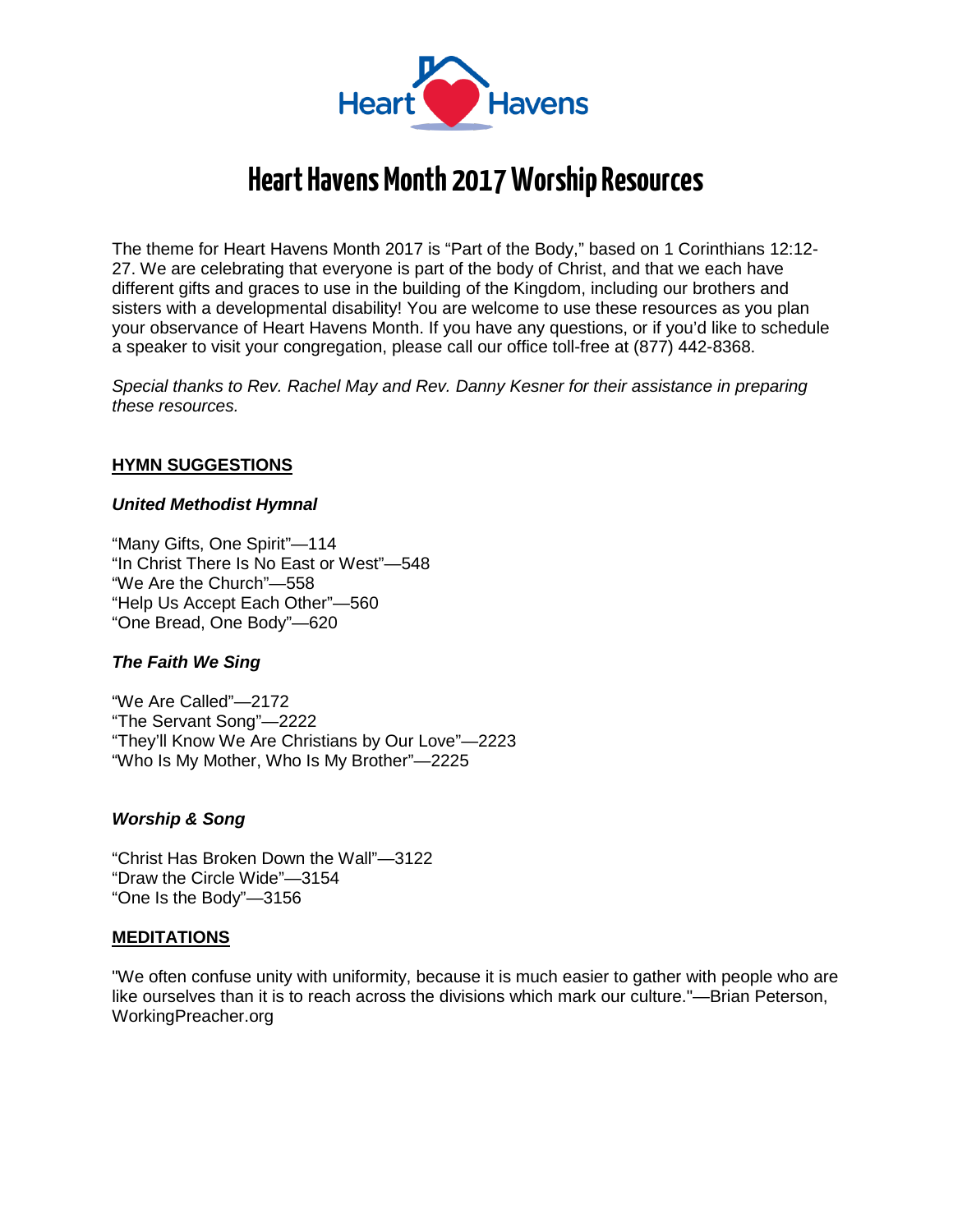

"Unity, not unvarying uniformity, is the law of God in the world of grace, as in that of nature. As the many members of the body compose an organic whole and none can be dispensed with as needless, so those variously gifted by the Spirit, compose a spiritual organic whole, the body of Christ, into which all are baptized by the one Spirit."--Commentary on the Whole Bible (Jamieson, Fausset and Brown, 1871).

# **THE BISHOP'S PRAYER FOR HEART HAVENS**

Creator God, you have formed us in your perfect image. Thank you for the gifts and talents you give each one of us to use in the building of your kingdom. We hear your call to live and work as one body, perfected in love. Grant us open minds to recognize the gifts our brothers and sisters with a developmental disability bring, and grant us open hearts as we include Heart Havens residents as active members of the body of Christ. Bless the Heart Havens staff, and all who give of themselves to empower their brothers and sisters with a developmental disability. This we pray in the name of the One who came to unite people of all abilities, Jesus Christ. Amen.

Shown Do

Sharma D. Lewis, Resident Bishop Virginia Conference, The United Methodist Church

# **CALL TO WORSHIP**

Leader: A body, though one, has many parts.

## **People: So it is with Christ!**

L: Just as God made our bodies with eyes, ears, noses, and feet,

## **P: he has formed his church body with many different people with many different gifts.**

L: Just as the parts of our bodies work together,

## **P: let the members of the body of Christ work together and embrace each other to build the kingdom of God.**

L: We are the body of Christ!

## **P: We are the body of Christ!**

**All: Hallelujah!**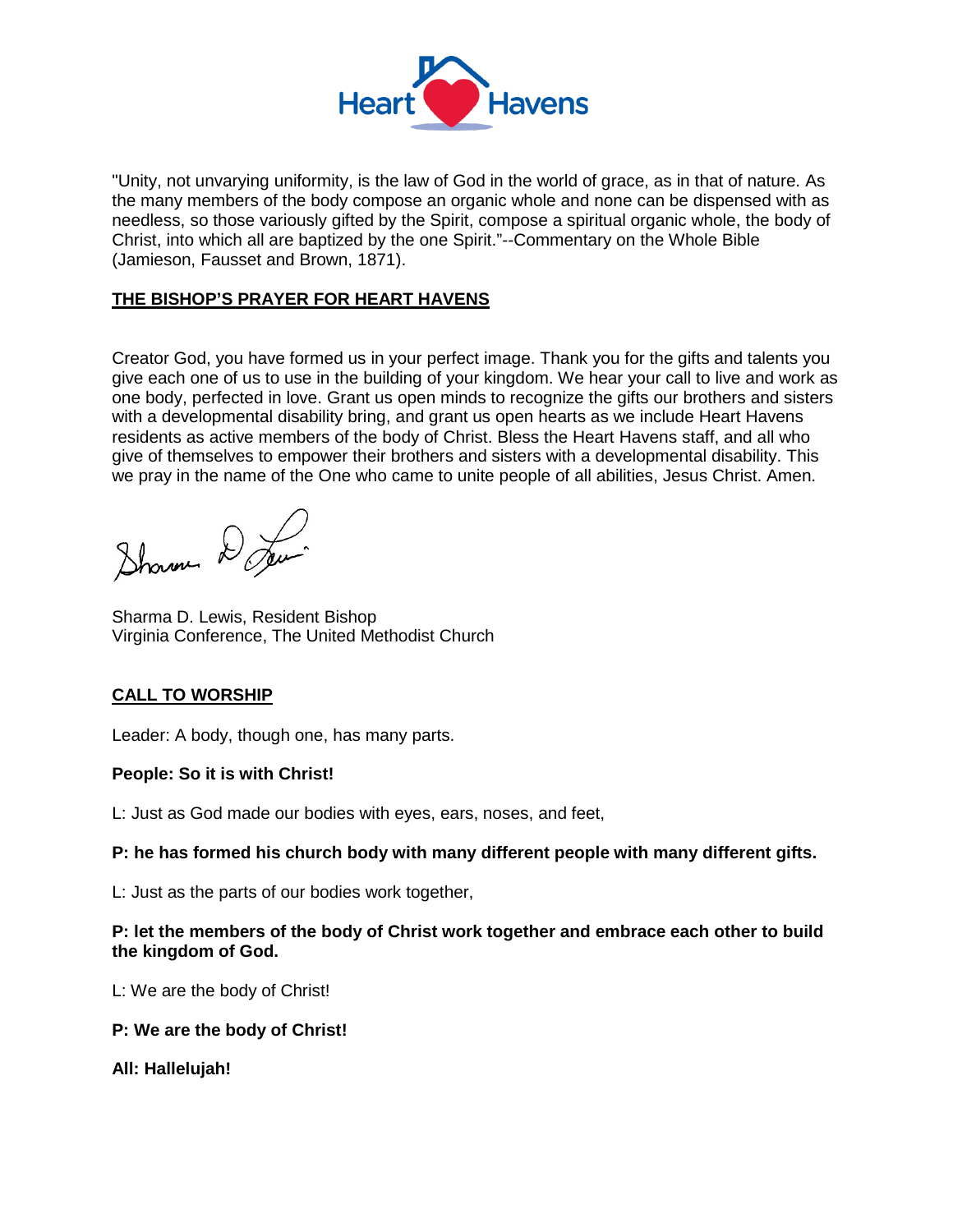

# **PRAYER OF THANKSGIVING**

Loving God, thank you for the gifts and talents you have granted each one of us. Thank you for the mystery of your creation, and for your call for us to share your love with our brothers and sisters throughout our community. Help us to empower those with intellectual disabilities to be full participants in your Kingdom and at your Table. This we ask in the name of the One who came teaching us to pray: [The Lord's Prayer]

## **CHILDREN'S MESSAGE**

So, tell me something. Do you ever play with Legos? What sorts of things can you build with Legos? Perhaps a house, a barn, a tower? Maybe a castle or a spaceship?

How many different sizes and shapes of Legos are there? A whole lot, right? There are long flat pieces, and skinny pieces, and pieces made to be doors. What others can you think of? If you're going to build something awesome, you need a bunch of different kinds of pieces. A house isn't a house without door or window pieces, and you need smaller pieces to build a chimney than you do a wall.

What if I told you that people are like Legos? It's true! People are the Legos of the kingdom of God. God has made us all different. Some of us are good at math, some of us are good at drawing. When we put all our gifts together, we can do some awesome stuff. When we put all our gifts together, and work together, we can build the kingdom of God. God can use all of our gifts and talents, even the ones we don't think he can! God made us exactly the way he wanted us, and he made us to work with our brothers and sisters with all sorts of gifts and abilities to make this world the best it can be. I think it's pretty neat to be a Lego, do you?

Let's pray:

Dear God, thank you for the talents and gifts you give us and our friends. Thank you for letting us be the building blocks of your kingdom. We love you and we praise you! In Jesus' name, Amen.

## **THE GREAT THANKSGIVING**

The Lord be with you.

#### **And also with you.**

Lift up your hearts.

#### **We lift them up to the Lord.**

Let us give thanks to the Lord our God.

#### **It is right to give our thanks and praise.**

It is right, and a good and joyful thing, always and everywhere, to give thanks to you, God Almighty, Creator of Heaven and Earth.